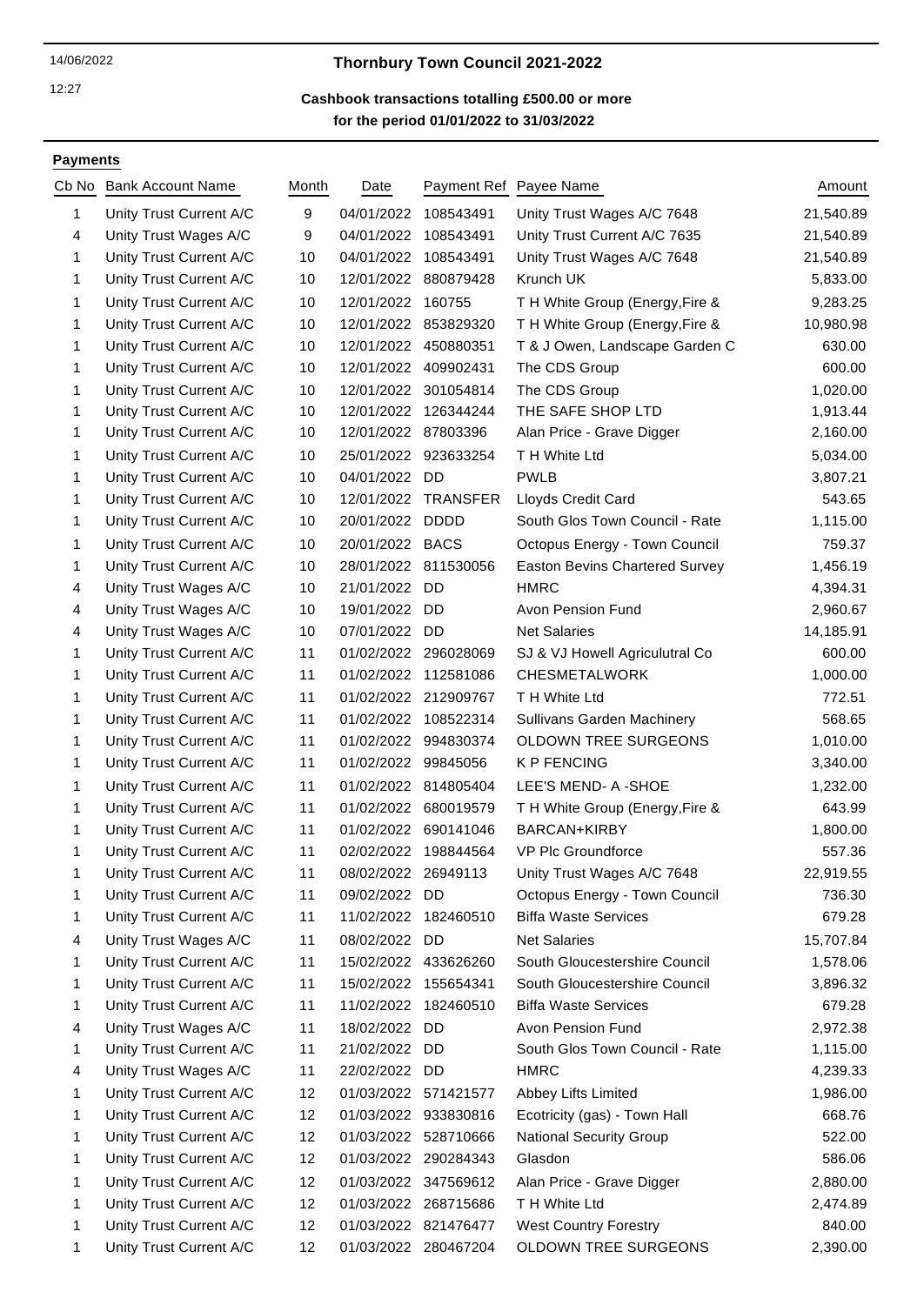12:27

# 14/06/2022 **Thornbury Town Council 2021-2022**

#### **for the period 01/01/2022 to 31/03/2022 Cashbook transactions totalling £500.00 or more**

# **Payments**

| Cb No | <b>Bank Account Name</b> | Month | Date                 |                      | Payment Ref Payee Name                | Amount    |
|-------|--------------------------|-------|----------------------|----------------------|---------------------------------------|-----------|
| 1     | Unity Trust Current A/C  | 12    | 01/03/2022           | 159853879            | <b>NKS Contracts Ltd</b>              | 9,882.21  |
| 1     | Unity Trust Current A/C  | 12    |                      | 01/03/2022 914207253 | <b>Davis Electrical</b>               | 2,256.00  |
| 1     | Unity Trust Current A/C  | 12    |                      | 01/03/2022 274816802 | Unity Trust Wages A/C 7648            | 22,194.20 |
| 1     | Unity Trust Current A/C  | 12    |                      | 07/03/2022 873344781 | Thornbury Surfacing Ltd               | 21,360.00 |
| 1     | Unity Trust Current A/C  | 12    |                      | 02/03/2022 612035202 | South Glos Town Council - Rate        | 1,258.26  |
| 1     | Unity Trust Current A/C  | 12    | 03/03/2022 916922781 |                      | Ellis Whittam Ltd                     | 4,437.00  |
| 1     | Unity Trust Current A/C  | 12    | 03/03/2022 78512248  |                      | Ecotricity (gas) - Town Hall          | 508.72    |
| 1     | Unity Trust Current A/C  | 12    | 09/03/2022 DD        |                      | Octopus Energy - Town Council         | 781.00    |
| 1     | Unity Trust Current A/C  | 12    |                      | 15/03/2022 244827152 | Krunch UK                             | 9,250.00  |
| 1     | Unity Trust Current A/C  | 12    | 03/03/2022 DD        |                      | PWLB LENDING FACILITY                 | 6,037.35  |
| 1     | Unity Trust Current A/C  | 12    | 15/03/2022 73382456  |                      | Landcare                              | 565.75    |
| 1     | Unity Trust Current A/C  | 12    |                      | 15/03/2022 833790048 | South Gloucestershire Council         | 1,272.00  |
| 1     | Unity Trust Current A/C  | 12    |                      | 14/03/2022 TRANSFER  | Lloyds Credit Card                    | 1,793.07  |
| 1     | Unity Trust Current A/C  | 12    | 08/03/2022 73471161  |                      | ADK UK NATIONWAIDE GATE INSTAL        | 1,194.00  |
| 1     | Unity Trust Current A/C  | 12    | 04/03/2022           | <b>UNITYTRUS</b>     | JAMIE DEAN PLUMBING & HEATING         | 4,204.14  |
| 1     | Unity Trust Current A/C  | 12    | 21/03/2022 DD        |                      | South Glos Town Council - Rate        | 1,115.00  |
| 1     | Unity Trust Current A/C  | 12    | 22/03/2022 202057261 |                      | Water 2 Business                      | 730.03    |
| 1     | Unity Trust Current A/C  | 12    |                      | 22/03/2022 128002880 | bin-shop.co.uk                        | 934.62    |
| 1     | Unity Trust Current A/C  | 12    |                      | 22/03/2022 648765067 | House of Flags Ltd                    | 2,442.00  |
| 1     | Unity Trust Current A/C  | 12    |                      | 22/03/2022 869968470 | Wybone Limited                        | 1,979.93  |
| 1     | Unity Trust Current A/C  | 12    | 22/03/2022           | 535529335            | Wybone Limited                        | 593.99    |
| 1     | Unity Trust Current A/C  | 12    | 29/03/2022           | 135435926            | <b>TURNBERRIES COMMUNITY</b>          | 1,800.00  |
| 1     | Unity Trust Current A/C  | 12    |                      | 29/03/2022 821963155 | <b>Sullivans Garden Machinery</b>     | 575.00    |
| 1     | Unity Trust Current A/C  | 12    | 29/03/2022 4354465   |                      | Alan Price - Grave Digger             | 2,160.00  |
| 1     | Unity Trust Current A/C  | 12    |                      | 29/03/2022 727315342 | <b>Easton Bevins Chartered Survey</b> | 609.20    |
| 1     | Unity Trust Current A/C  | 12    |                      | 29/03/2022 541489177 | <b>NKS Contracts Ltd</b>              | 10,285.57 |
| 1     | Unity Trust Current A/C  | 12    |                      | 29/03/2022 677040758 | <b>AMBEROL LIMITED</b>                | 2,662.20  |
| 1     | Unity Trust Current A/C  | 12    |                      | 29/03/2022 138380029 | <b>ENVIROCRAFT WASTE SOLUTIONS</b>    | 1,260.00  |
| 4     | Unity Trust Wages A/C    | 12    | 08/03/2022           | DD                   | <b>Net Salaries</b>                   | 14,677.70 |
| 4     | Unity Trust Wages A/C    | 12    | 18/03/2022           | DD                   | Avon Pension Fund                     | 2,980.73  |
| 4     | Unity Trust Wages A/C    | 12    | 22/03/2022 DD        |                      | <b>HMRC</b>                           | 4,535.77  |

#### **Receipts**

| Cb No | <b>Bank Account Name</b> | Month | Date Banked | <b>Amount Banked</b> |
|-------|--------------------------|-------|-------------|----------------------|
| 1     | Unity Trust Current A/C  | 10    | 07/01/2022  | 2,125.00             |
| 4     | Unity Trust Wages A/C    | 9     | 04/01/2022  | 21,540.89            |
| 1     | Unity Trust Current A/C  | 9     | 04/01/2022  | 21,540.89            |
| 4     | Unity Trust Wages A/C    | 10    | 04/01/2022  | 21,540.89            |
| 1     | Unity Trust Current A/C  | 10    | 13/01/2022  | 2,333.00             |
| 1     | Unity Trust Current A/C  | 10    | 04/01/2022  | 650.00               |
| 3     | Lloyds Credit Card       | 10    | 12/01/2022  | 543.65               |
| 1     | Unity Trust Current A/C  | 10    | 12/01/2022  | 7,578.00             |
| 1     | Unity Trust Current A/C  | 10    | 24/01/2022  | 2,145.00             |
| 1     | Unity Trust Current A/C  | 10    | 25/01/2022  | 2,306.00             |
| 1     | Unity Trust Current A/C  | 10    | 26/01/2022  | 1,346.00             |
| 4     | Unity Trust Wages A/C    | 11    | 08/02/2022  | 22,919.55            |
| 1     | Unity Trust Current A/C  | 11    | 01/02/2022  | 650.00               |
| 1     | Unity Trust Current A/C  | 11    | 01/02/2022  | 4,877.00             |